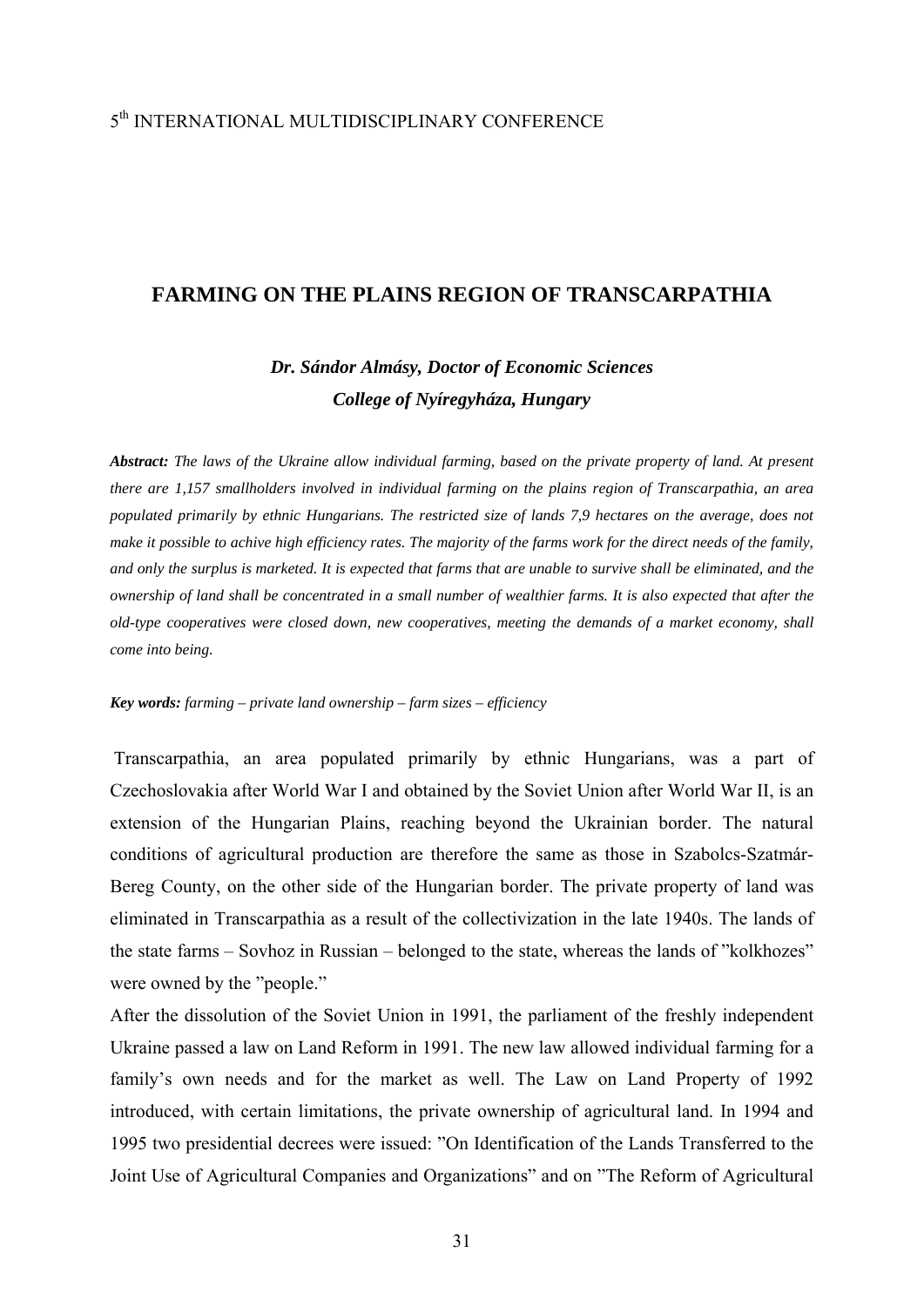Production." In accordance with these decrees, members of the koklhozes, converted into collective agricultural companies, had the opportunity of take lands out of the joint property for their own personal use. They paid for the land with their privatization vouchers. It is to be pointed out, however, that the laws and opresidential decrees of the Ukraine do not make it possible to obtain land through restitution – that is, the original owners (or their inheritors)of the lands that were taken in the days of nationalization are not allowed to reclaim the same lands.

According to reliable statistical figures, the total area of agricultural lands in Transcarpathia is 429,5 thousand hectares. Out of this, 117,3 thousand hectares are used by state farms, private enterprises, new cooperatives and the limited liability companies replacing the former kolkhozes in accordance with the presidential decree on "The Pressing Measures Aimed at Accelerating the Reform of Agriculture," issued in 1999. Smallholders have a total of 302 thousand hectares.

The constraints of time do not make it possible to provide a thourugh analysis of individual farming, so only the most important characteristic features shall be pointed out. According to figures of the statistical annal of 2002, in 1992 there were only 135 farms with a total of 420 hectares, but in 2002 the respective numbers are 1,420 and 10,240. It is also to be noted that both the number of farms and the area in their cultivation diminished as compared to the previous year (the number of farms was 1,459 in 2001). In the four plains districts of Transcarpathia, where the population is largely ethnic Hungarian, the same changes are observable. In the Beregszász district there were 305 farms in 2001 and 294 in 2002. In the Nagyszőlős district the number of farms reduced from 424 to 407, but the total area cultivated by the farms increased from 1,413 to 1,482 hectares. In the Munkács district both the number and area of farms increased: 200 and 206 farms with 1,931 and 2,211 hectares. In the Ungvár district the reduction of the number of farms took place together with an opposite change in the area of land: the number of farms reduced from 263 to 250, but the total area of their lands increased from 3,172 to 3,284 hectares. All in all, the number of farms on the plains districts of Transcarpathia was 1,192 in 2001 and 1,157 in 2002. The total cultivated area was 9,542 hectares in 2001 and 9,156 in 2002. In a breakdown according to individual districts, the average size of a farm in the Beregszász district was 9,9 hectares in 2001, and in 2002 this figure reduced to 7,4 hectares. In the Nagyszőlős district the corresponding figures were 3,3 and 3,6 hectares, in the Munkács district the figures were 9,7 and 10,7 hectares, and in the Ungvár district 12,1 and 13,1 hectares respectively.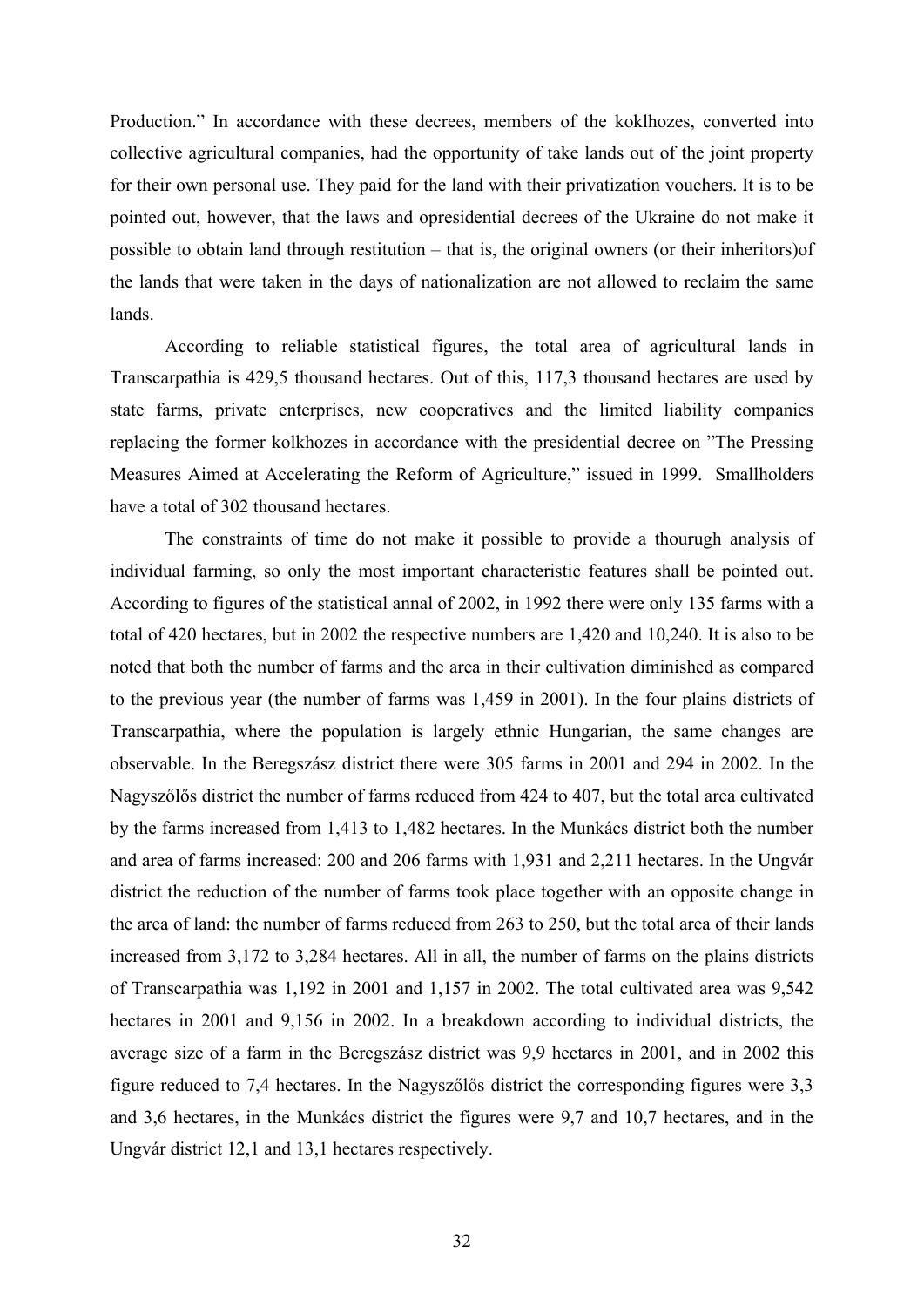The reason why it is necesary to study these statistics in detail is that the individual farms were unable to increase their areas in spite of the presidential decree eliminating the monopoly of cooperatives, and the small size of the farms in itself – especially in the Nagyszőlős district – questions the success and efficiency of agricultural production. Considering the fact that the majority of the farms in the plains districts of Transcarpathia do not considerably exceed one hectare in size (109,000 farms) it is possible to assert the majority of these small farms produce crop primarily for family needs and not for the market. This statement, however, does not exclude the possibility that some of the farms are close to efficient and modern agricultural production.

The regional statistical bureau conducted a thorough survey of the smallholders and farms in 2000. Figures from 2001 are not available, and the data for 2002 are being gathered now. The figures of 200 suggest that the proportion of ploughlands is 100% in the Beregszász district, 97,5% in the Nagyszőlős district, and 98% in both the Ungvár and Munkács districts. Farming is therefore primarily based on crop growing. The yield of grain crops was 3, ton/ha in the farms of the Beregszász district, 3,5 tons/ha in the Nagyszőlős district, 3,4 tons/ha in the Munkács district, and 3,3 in the Ungvár district. The average yield of corn approached 4 tons/hectare. Considering the low mechanization of the farms – only one in three has a tractor, and only 20 of them have a combine, the figures of average yield are acceptable.

Animal husbandry at the farms is primarily based on the fodder grown at the farms themselves. The average number of cattle does not exceed two heads per farm, the same figure for pigs is four, and practically none of the farms is specialized as a ranch of animal keeping.

It is important to note that work is mostly done by the owner of the farm and their family members – 89% of all the mandays – whereas the share of permanently employed assistance is 4%, that of temporary, not full-time assistance is 7%.

Apart from an insignificant number of exceptions, the farms on the plains region of Transcarpathia do not have any means of processing their own produce. In this way any surplus that exceeds the direct needs of the family is sold in an unprocessed form.

In the mountain districts of Transcarpathia – and it includes the lower mountain ranges as well – the natural conditions of agriculture do not allow large-scale production or efficient individual farming. The overwhelming majority of the food produced on the farm is consumed by the family. At the same time, the formerly emphasized and anticipated advantages of individual farming are still not observable on the plains region.